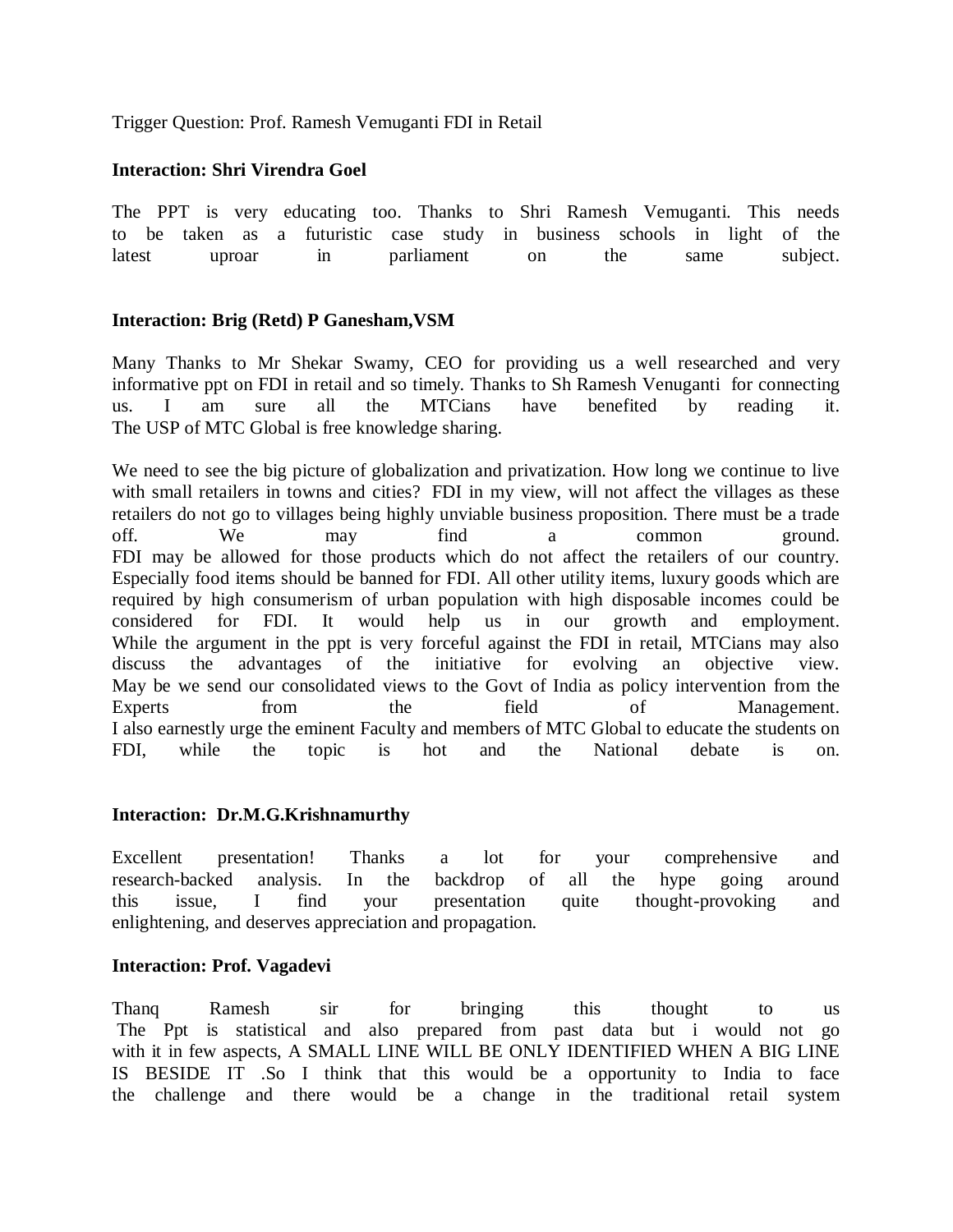,as Mr. Miller has stated there could be some strategies to be adopted like tie up or merges etc.....INDIA WILL MAKE WALMART AND OTHERS COMPANYS GET MORE POPULARITY RATHER THAN THOSE COMPANYS MAKING INDIA POPULAR........

## **Interaction: Mr. R.P. Singh**

Dear All, Needless debate and misplaced ideas about Retail FDI. Same thing happened at the time of introduction of Computers, Colour TV, Globalization and it will happen at any new change. The results are there for all to see. What would have happened to all of us, if these things were stopped at the first opposition by some misguided or misinformed ones. India and Indians have enough resilience to face and meet the challenges of change and growth. Only some of us should not bind them, blind them misguide them and discourage them. You can not stop the winds of change, happening world over , You can only take precautions and prepare yourself for future needs and requirements of change.

All political parties have common stakes in delaying or denying the opportunity of passage of strong Lokpal Bill in this session. The tactics is geared for that, FDI is an excuse. Regards,

### **Interaction: Prof. Arun K Desmukh**

It is not the point of dominance of dependence but it is based on the principle of synergistic effects and to compliment the deficiencies of each principle of synergistic effects and to compliment the deficiencies of each other. The same is the case with Bharti-Walmart.

Both needed each other to harvest the benefits by the time they build their brand independently. Same thing happened with Hero- Honda partnership which recently came to an end.

### **Interaction: Prof. Ratan Reddy**

The views of Shri Chandrkanth Sharma are more relevant to today's competitive world. In my view as for as our country is concerned, we should take care of social concern. i.e. the responsible of the Government and Corporates. Corportes are taking up very big way through CSR projects.

Let there be healthy competition, Cooptation in the changing scenario. Tthe faculty and students of Ratan Global Business School have debated in one day workshop, and totally agreed with the similar views of Shri Chandrakanth Sharma.

## **Interaction: Prof. C.P.Chandrasekar**

Greetings. I think your posting need to examine the macro and micro dimensions relating to the FDI in Retail. I found no evidence in your posting except a tell tale talk of Government which is trying to promote at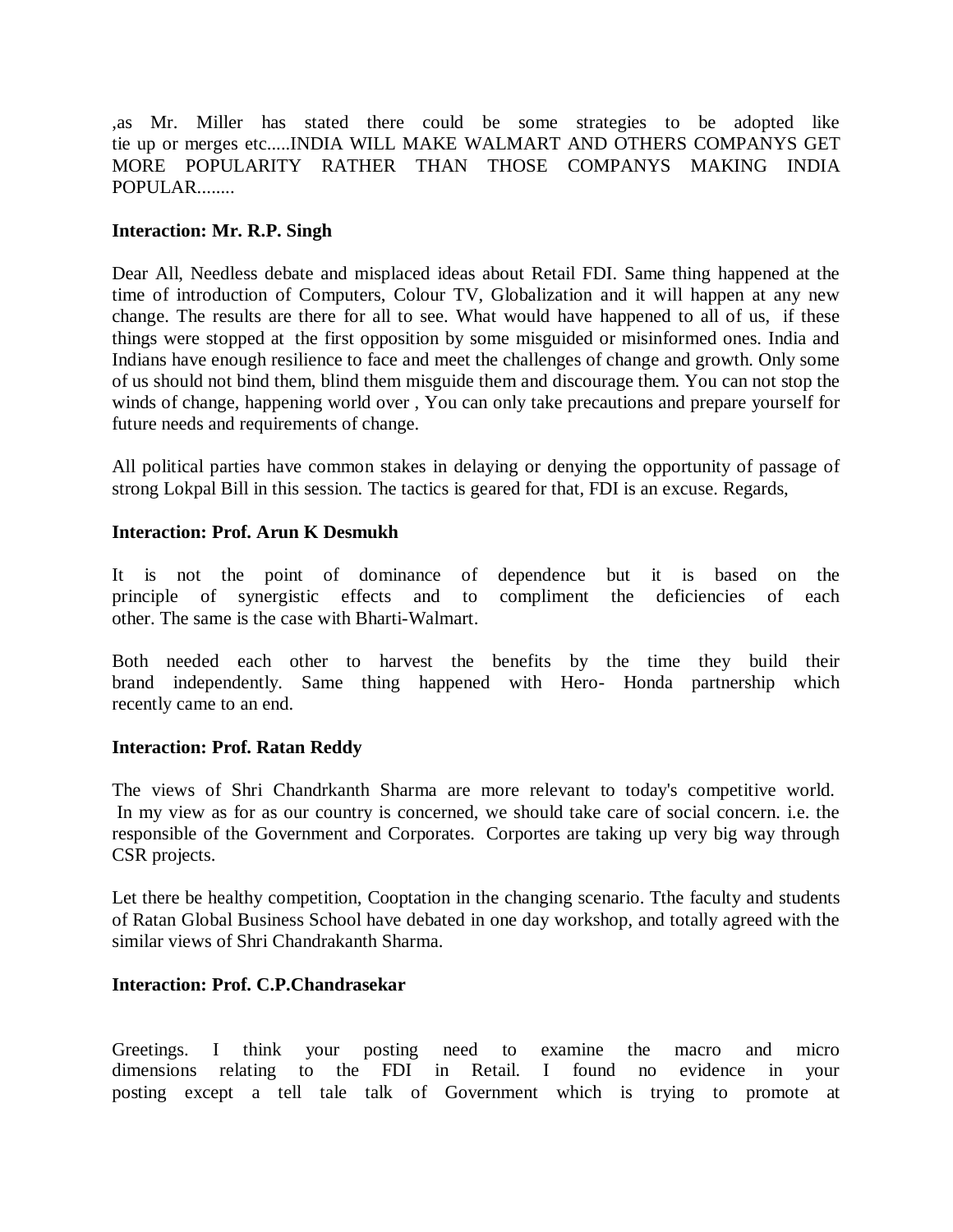the behest persons who have no interest in our country. Please tell me why 2.5 lakh farmers committed suicide in our country and no one is bothered about it especially government. Why 79.95% of Indians still live under 2\$ per day after the great globalization? How billions of rupees are looted by the nexus of politicians and capitalists? The Economic Times publishes the FM with Ambani, whose organization is fully involved in scam discussing how Indian economy can be improved. Do you think that these are all great achievements to gloat about? Why everyone, prime minister, finance minister all run to help the playboy of Indian business Vijay Mallayya and not the poor farmer who provides us food. You need not change if everyone changes. We have our own way of dealing with things that can help our country and FDI in retail to solve the issue of farmer and farm produce is a cruel joke.The 30% reservation to buy from SME is from any where in the world and it is self disclosure. That is nobody will monitor from where they will buy. Is it possible to implement such a clause? It is just fraud on people. I agree with your last statement, the issue to delay the lok pal bill.

### **Interaction: Dr. K. Prabhakar**

http://www.thehindu.com/opinion/columns/Chandrasekhar/article2672067.....

I may suggest you to read the shallow analysis of Rama Bijapurkar , trying to sit at a coffee shop in a five star hotel and suggesting expert opinions regarding FDI with no research support, probably some multinational will give her good consultancy fee to convince us to kill ourselves. I wish my fellow MCtians to read the true Indian economic picture by reading articles of P.Sainath and his books. They are based on real research, with real characters and not manufactured consent. Thanks for your posting, but for it i would not have out poured my utter contempt to these corporate leeches who are bleeding the country.

#### **Interaction: Prof. Krishan**

Today there are too many middlemen, too much wastage, eg 40% of fruits and vegetables perish in the supply chain, farmers get low prices, and customer gets high prices. Organized retail can never kill the neighborhood store. It has not been able to do so in USA or EU or Japan.

Its share will probably go up from presently 1% to 20% in the next 15 years. Also many big chains will help improve productivity, improve cost and increase exports of many retail items which are now being imported.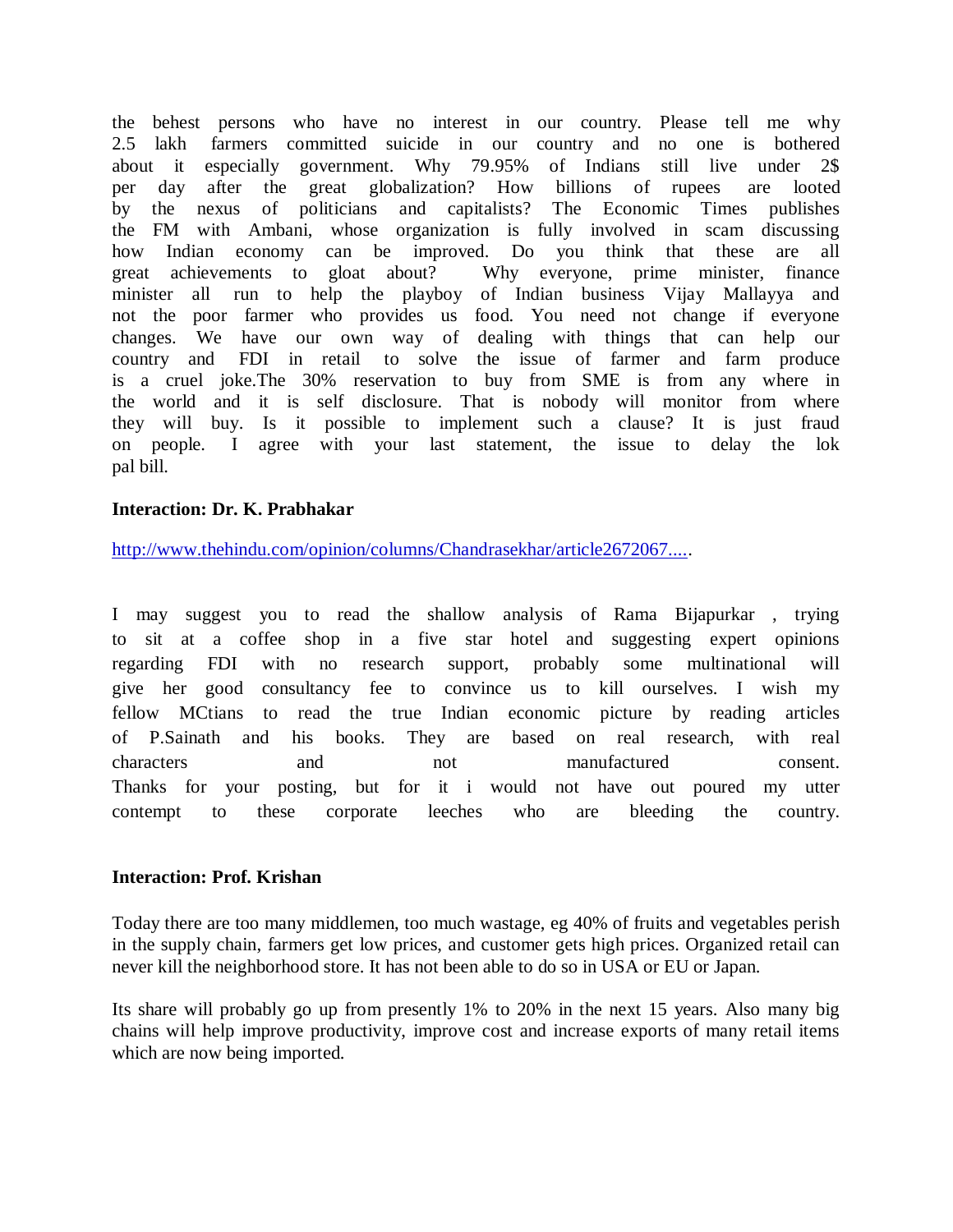## **Interaction: Shri Virendra Goel**

We should not compare manufacturing with retailing. Definitely, any manufacturing activity leads to generation of lot more other opportunities but the same can not be said of pure trading that is run on the bases of money muscle. It may be interesting for members to read the book 'walmart effect'.

In my regular visits to USA, I have not seen neighborhood stores – though there are mom and pop stores and/or restaurants but they are more like boutiques. Even grocery stores are now in the hands of retail chains. Can't stay about EU and Japan. Our present system of neighborhood retailer has its own advantages e.g. home deliveries for sick and old people or large orders (not large enough for retail chains), a bond of mutual trust between the seller and the buyer etc. I wonder if these stores will survive on the basis of these strengths.

Regarding prices, I have had the experience of Best Price, Easy Day and more and comparing the price with our old grocery man or subjiwallah. After initial euphoria, I had to ultimately move back to my grocers and my subjiwallah where I experienced that I was getting better deal in comparison to these stores – somewhere in terms of quality (specially in case of food products) and somewhere in terms of prices.

## **Interaction: Dr. K Prabhakar**

Dear colleagues, If we think that there will be lot of employment, investments, growth, supply chains. Please see the video based on extensive research in US on great Wal Mart.

http://www.youtube.com/watch?v=dp0O9jxLS64<http://www.facebook.com/l.php?u=http%3A %2F%2Fwww.youtube.com%2Fwatch%...>

If you are dreaming of a great EDLP.Every day low prices. Please see this funny clipping.

http://www.youtube.com/watch?v=pKv6RcXa2UI&feature=player\_embedded<http://www.faceb ook.com/l.php?u=http%3A%2F%2Fwww.youtube.com%2Fwatch%...>

. The present supply chain is inefficient. However, do you think who is responsible for this? The roads are in poorest conditions. 40,000 crores are paid as bribes to RTOs and Police to pass through the check posts. There is no storage facilities for farmers for produce. He cannot reach the customer directly. Do you think Wal Mart Sam is going to solve all these issues? It is just fraud and sham.

### **Interaction: Dr. Manoj Kumar Dash**

First of all i think it is a good decision taken by Govt of India. every decisions has some pros and cons, and in the long term the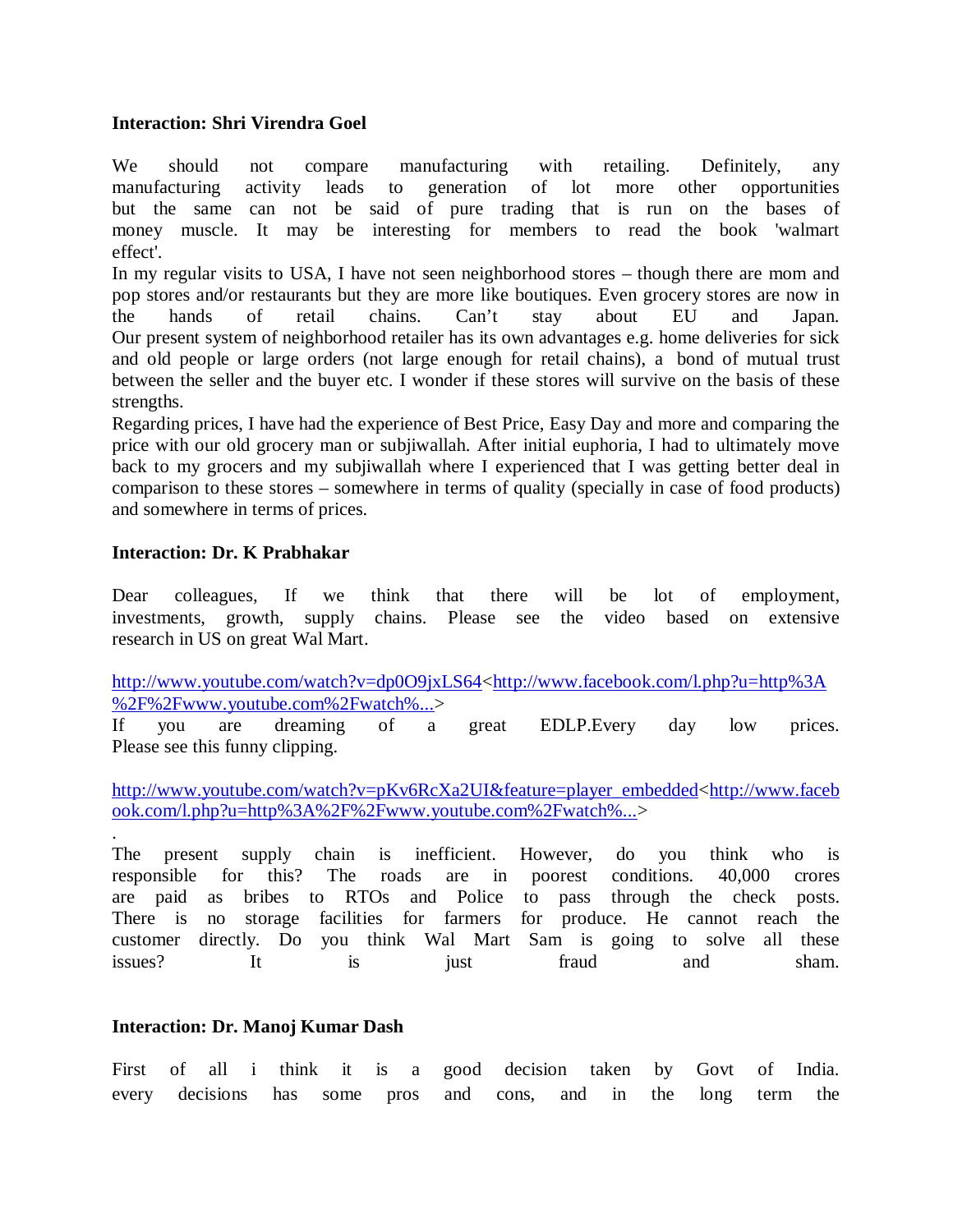decision will provide good result. If any decisions is taken by government , they will not taking their own, they have studied each aspect and from various agency. it might be wrong what walmart doing and others doing but when the points come to India it will be different. they are coming to do their business not for 50 lakhs people rather that second populous country of world. so it will help all the layers of bottom of pyramid. May be at this point of time it affected some , but in the long run they will accepted their model and doing accordingly. Indian likes number for getting the number they will do some innovation and which is good for country. Now one has accepted and believed the contribution of English at that time, but due to their effort India stands, we developed, added, refined their policy and accepted .Our constitution of India borrowed maximum word and sentences from other countries ? why?. As a citizen of India please feel how your children will live after 15 years not you. you add or do dome good things for the country... and government is trying that.... so support them, help them, provide them platform and let wait 2020 ..Some great change will be occurred. then the problem of migration, urbanization, infrastructure, foreign exchange etc. will solve. No doubt petrol price is increasing, my question -is there it affect any to common man, or business of automobiles ? answer is not, people consume same things as before no on can affected... the reason is people have enough money... and this is all because of last 30 years government plan. So no one will take any credit... credit goes to us as we accepted each policy not for this present generation but for our future generation we are happily live in India because our past generation accepted all policy happily ... so don't follow what our neighbour countries are doing ... they will always tell 10 wrong things to us but never highlight our good things to others . so let us welcome this policy..

#### Interaction: Mr. Stephen

There is always a resistance to a change. Our Policy Makers and Economists would definitely have undertaken a lot of exercise to see that our SME and Supply Chain get benefit from the FDI in Retail. Those who are now sitting in the Opposition and shouting hoarse were themselves hobnobbing with the European powers for FDI in retail in 2002 when they were in power...and now when they see that things are taking a definite shape, they feel that their agenda is being hijacked by the UPA and perhaps that is the reason why they feel insecure and are airing false propaganda about the loss to the Country. Take a look at today's new....Farmers in Punjab who reaped a bumper harvest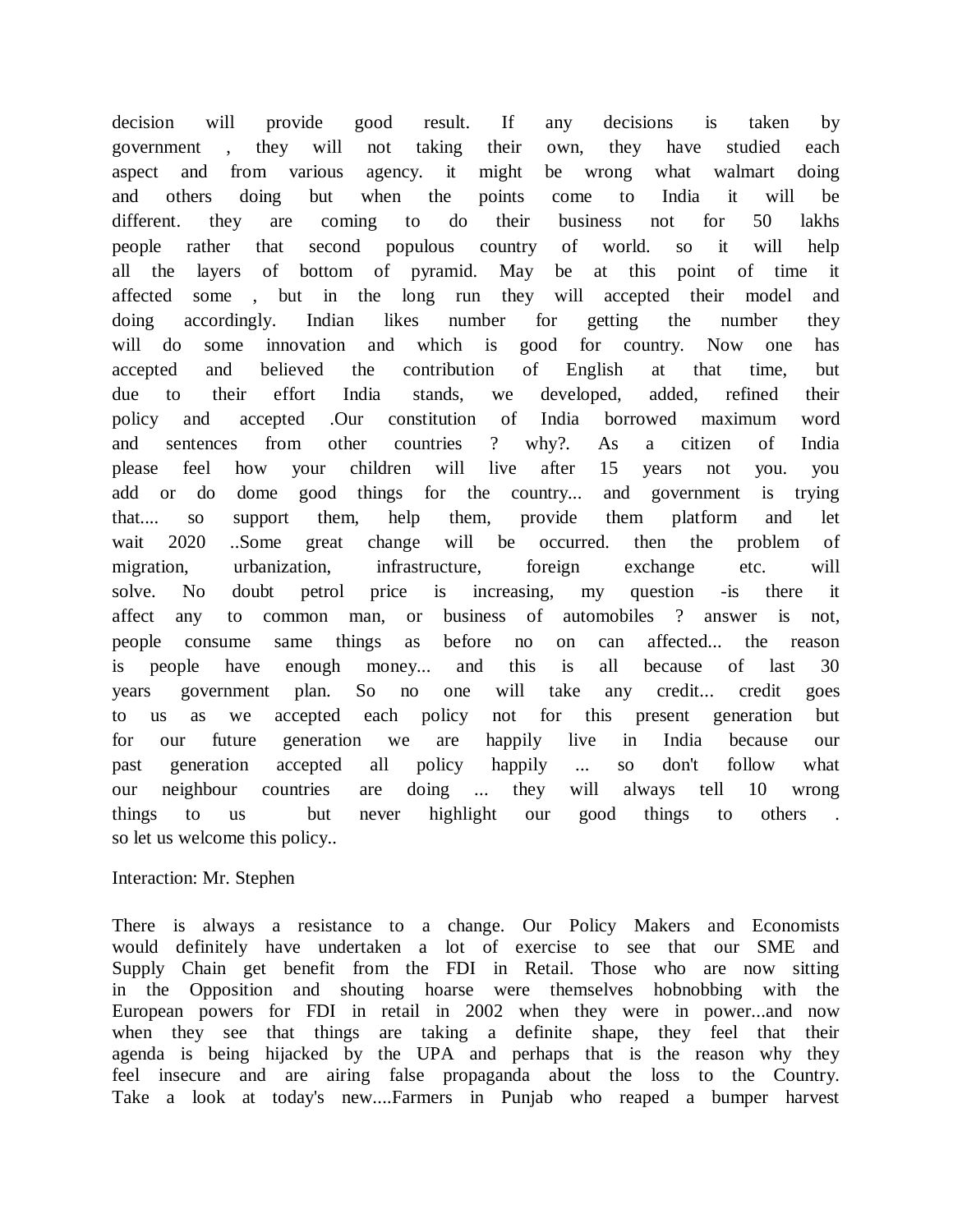of potato's are not even getting Re.1/- a KG and have decided to dump their entire stock on the road and let it rot. Sometime back the same was the case with Tomatoes and Onions aswell....and we all know how the price of tomatoes and onions skyrocketed sometime back with hoardings by scrupulous profiteers where I'm sure some or the other politician would definitely have had a hand. Bumper stock of paddy was stocked in Railway Yard in Ghaziabad ( U.P ) as the FCI Godowns were full and the gunny bags which were exposed to nature were soaked in rain and the grains were rotting....and our Agriculture Minister ( who got it in good measure a few days back ) would not want to distribute it to the poor through the P.D.S. even when the Court took notice of the media expose and ordered the Ministry to either distribute it or send it to poor country where people were dying dying of hunger.

But then are we really bothered about our own poor....does a few thousand farmers committing suicide affect us ? And if a politician goes and visits the grieving family members...the media highlights the visit of the politician and the opposition shouts that it is a publicity stunt and a few empty promises latter the family is left to fend for itself. When imports were banned there were Custom Notified Gift shops which used to do good business as people had purchasing power and were ready to pay for quality products. When FDI in retail is allowed we would get better quality products and Government has also kept some bye-laws that 30% sourcing would be done from the locals and 1,00,000 would be rolled back from the profits for expansion which will lead to more jobs. Competition encourages quality at competitive pricing and allow people access to choose from a wider range. If we allow politicians to dictate terms and close the doors to globalization we would be taking a reverse step to stone age.

# **Interaction: Prof. Arun Singh Ruhela**

I am thinking on different plane of references regarding FDI.. and these are some points which according to me are interrelated..

Point 1.

Some very senior person Tweeted on FDI as he is with Hori of Prem Chand. Now prem Chand is injected to color the picture as Pain.. also true for Suicide Prone area.. BUT still we have conditions like British RAJ? Still we live in era of GODAN and KAFAN or Mahesh?

Point 2.

Some 30 years back, My hometown Modinagar was industrial hub, also on Tyre, polyester, cloth, steel map.. but in last 20 years most factories have shut down.. due to many reasons.. There were around 80000 employees and so their families in small township.. and most were